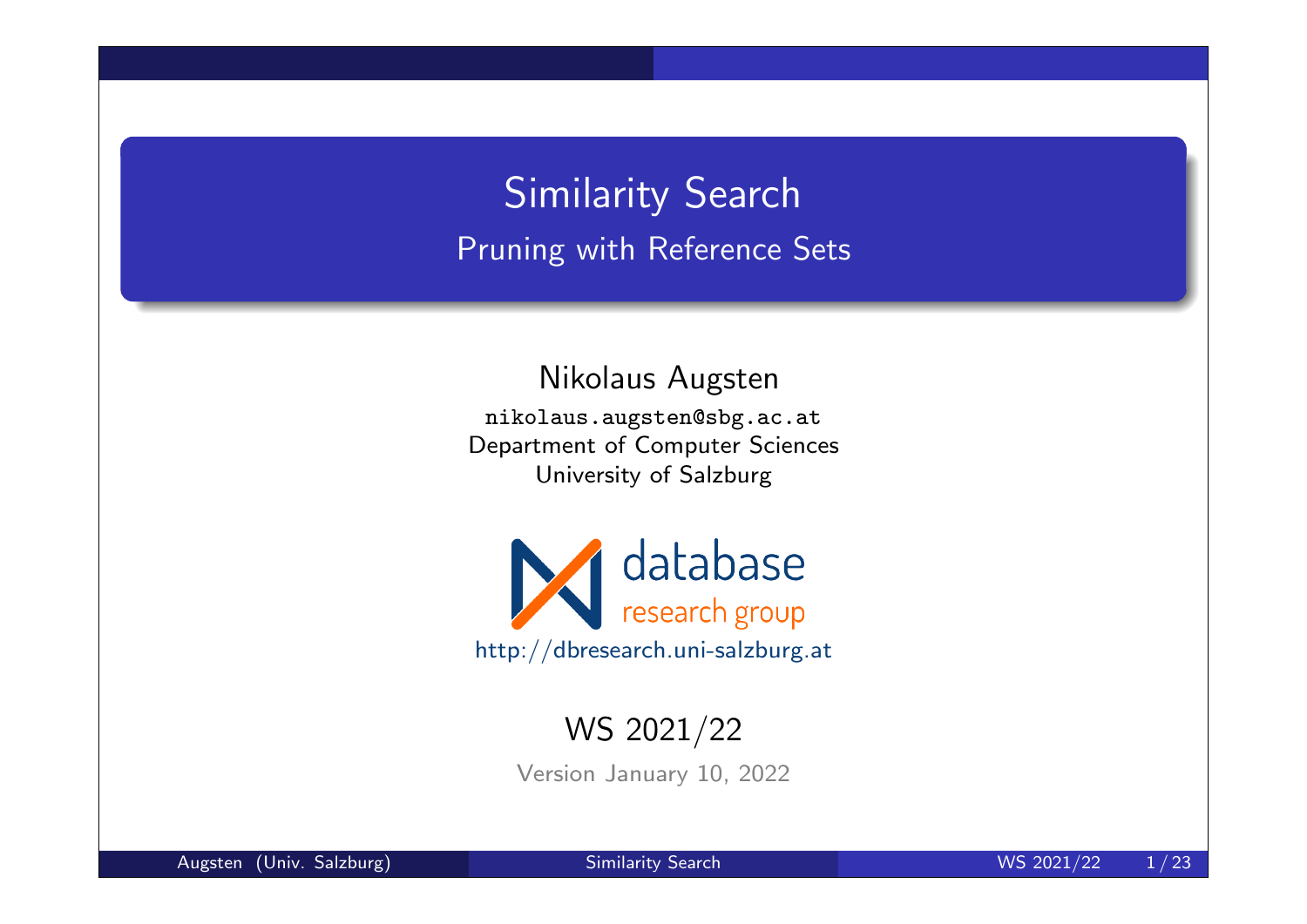

- **o** Definition
- Upper and Lower Bound
- **Combined Approach**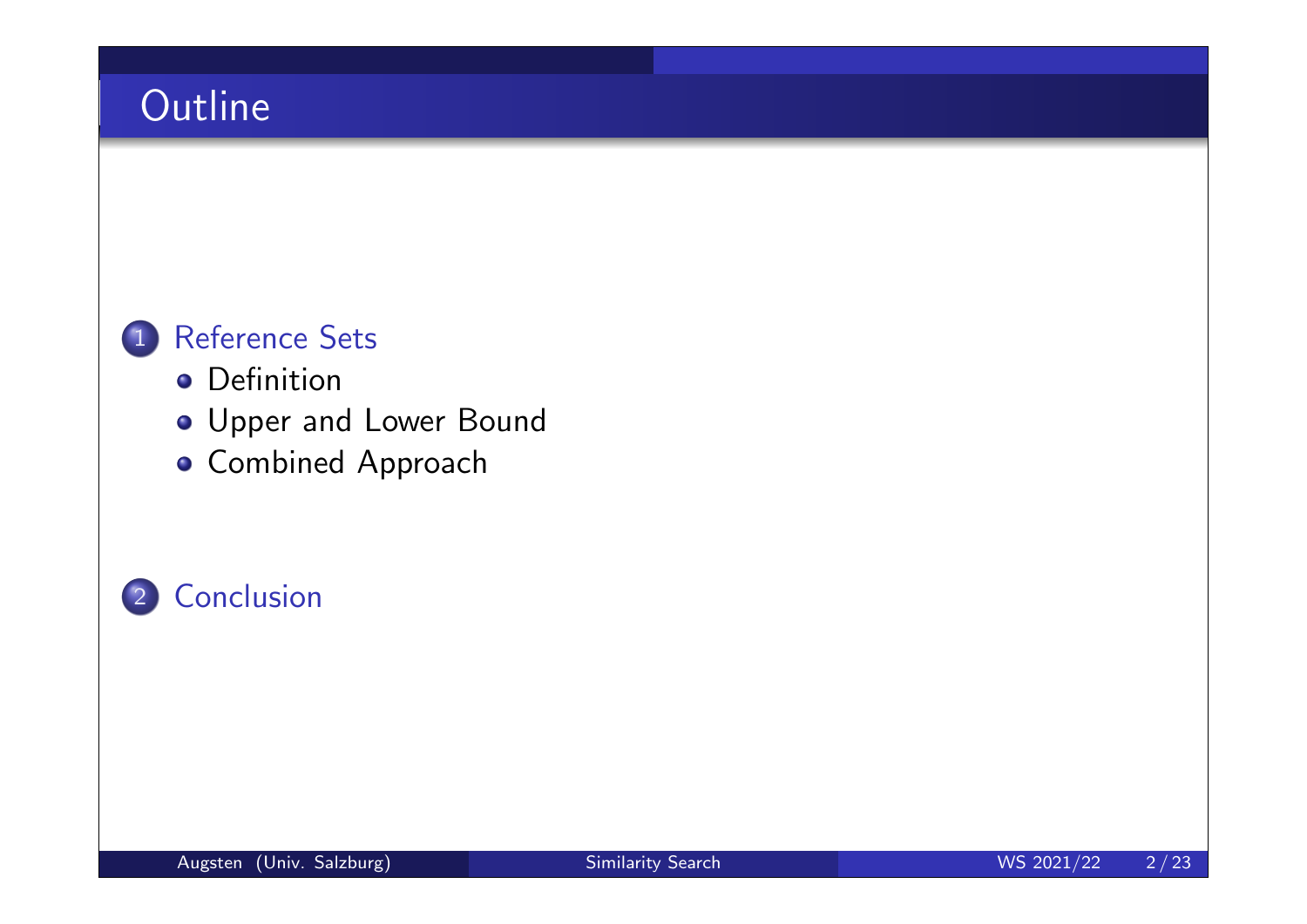

### **o** Definition

- Upper and Lower Bound
- **Combined Approach**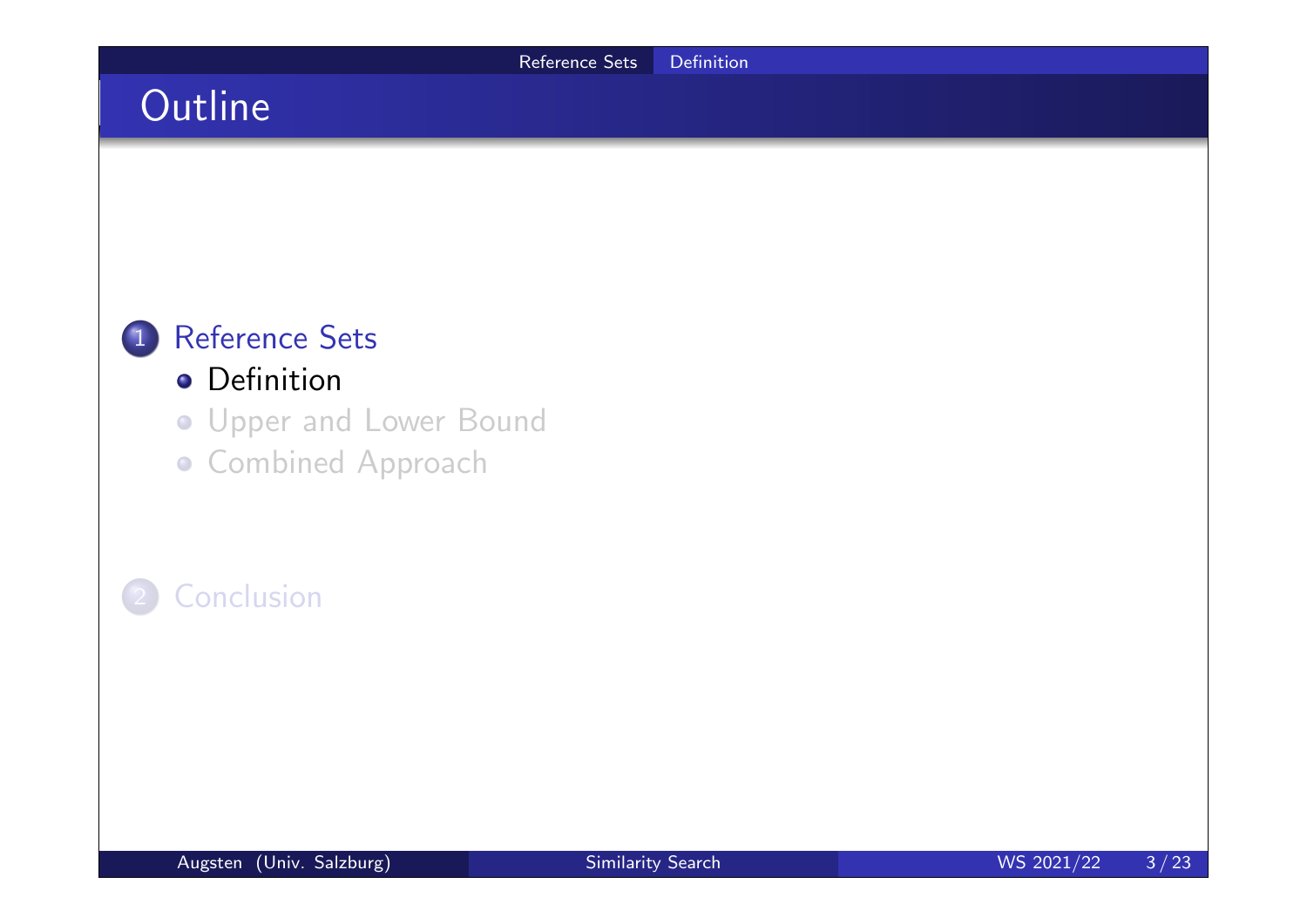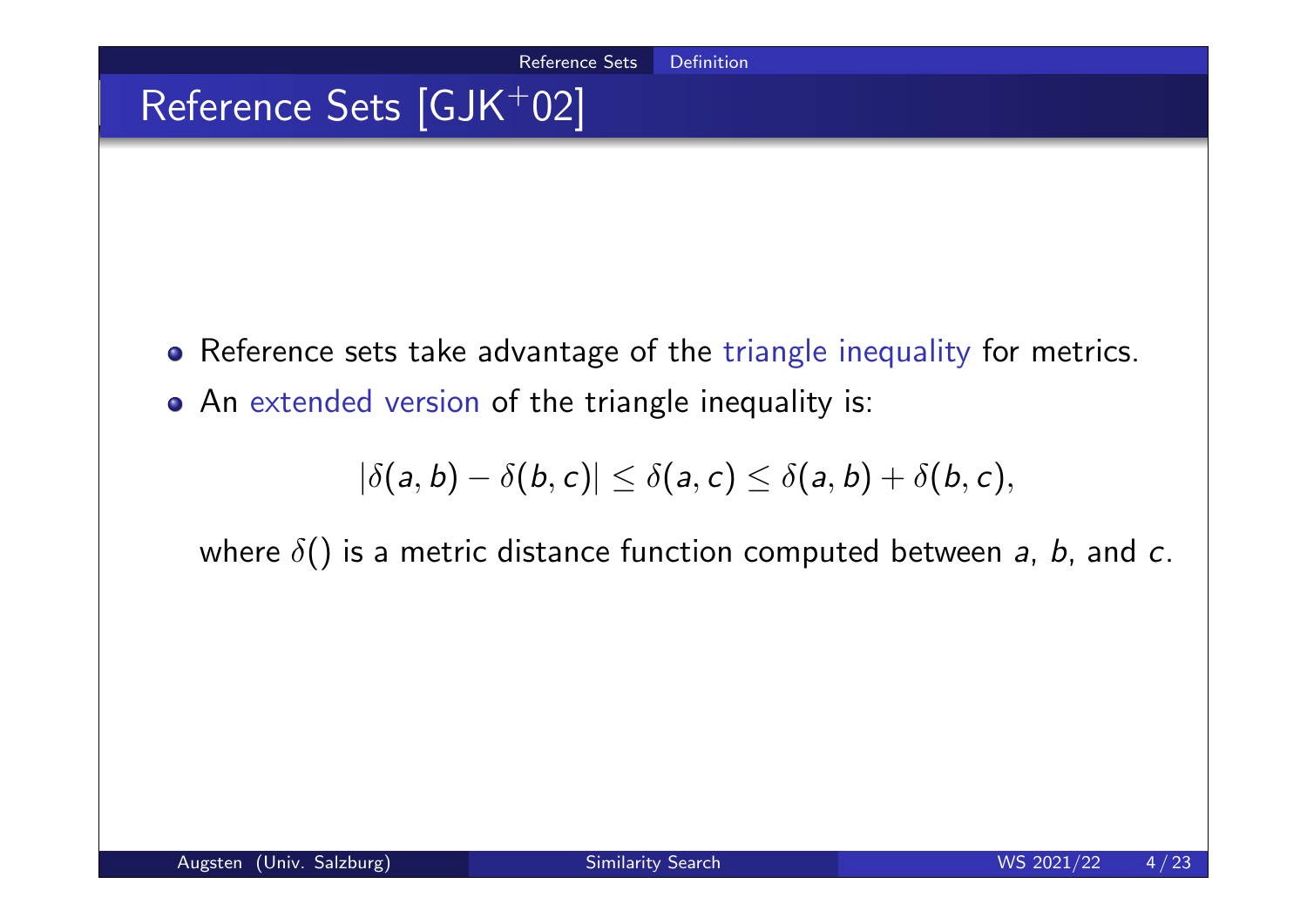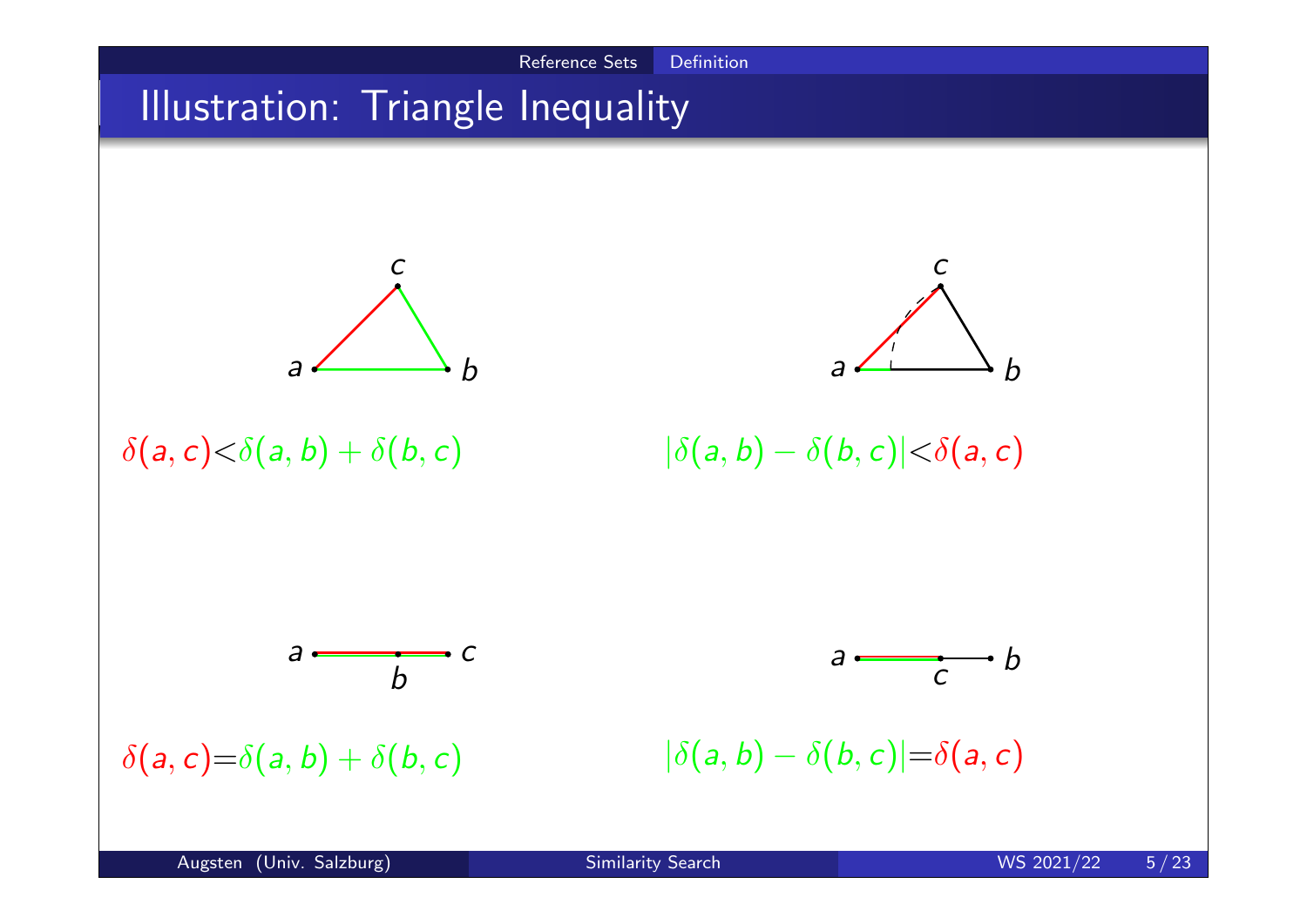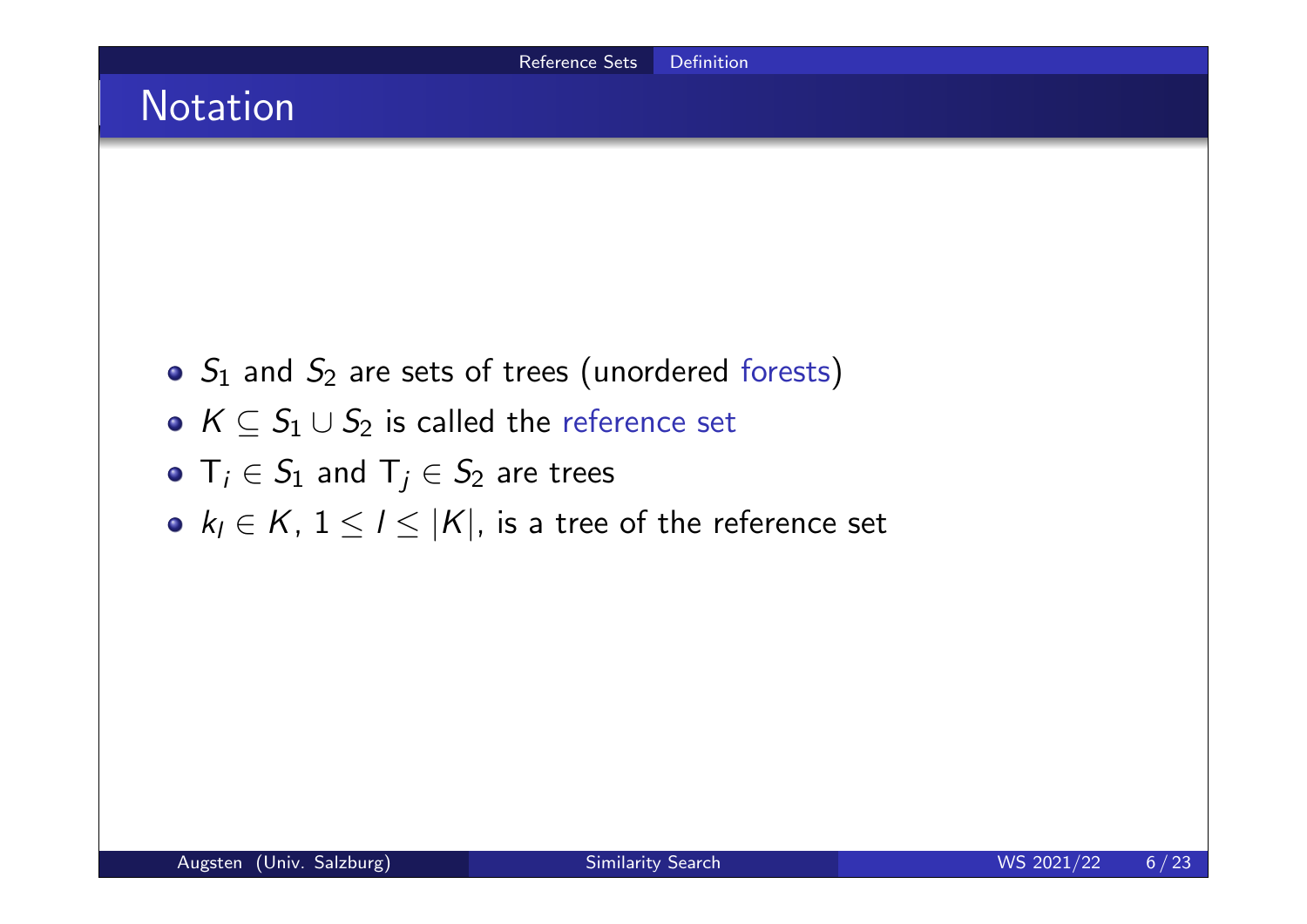### Reference Vector

 $v_i$  is a vector

- $\bullet$  of size  $|K|$
- that stores the distance from  $T_i \in S_1$  to each tree  $k_i \in K$
- the /-th element of  $v_i$  stores the edit distance between  $\mathsf{T}_i$  and  $k_l$ :

$$
v_{il}=\delta_t(\mathsf{T}_i,k_l)
$$

 $v_j$  is the respective vector for  $\mathsf{T}_j\in\mathcal{S}_2$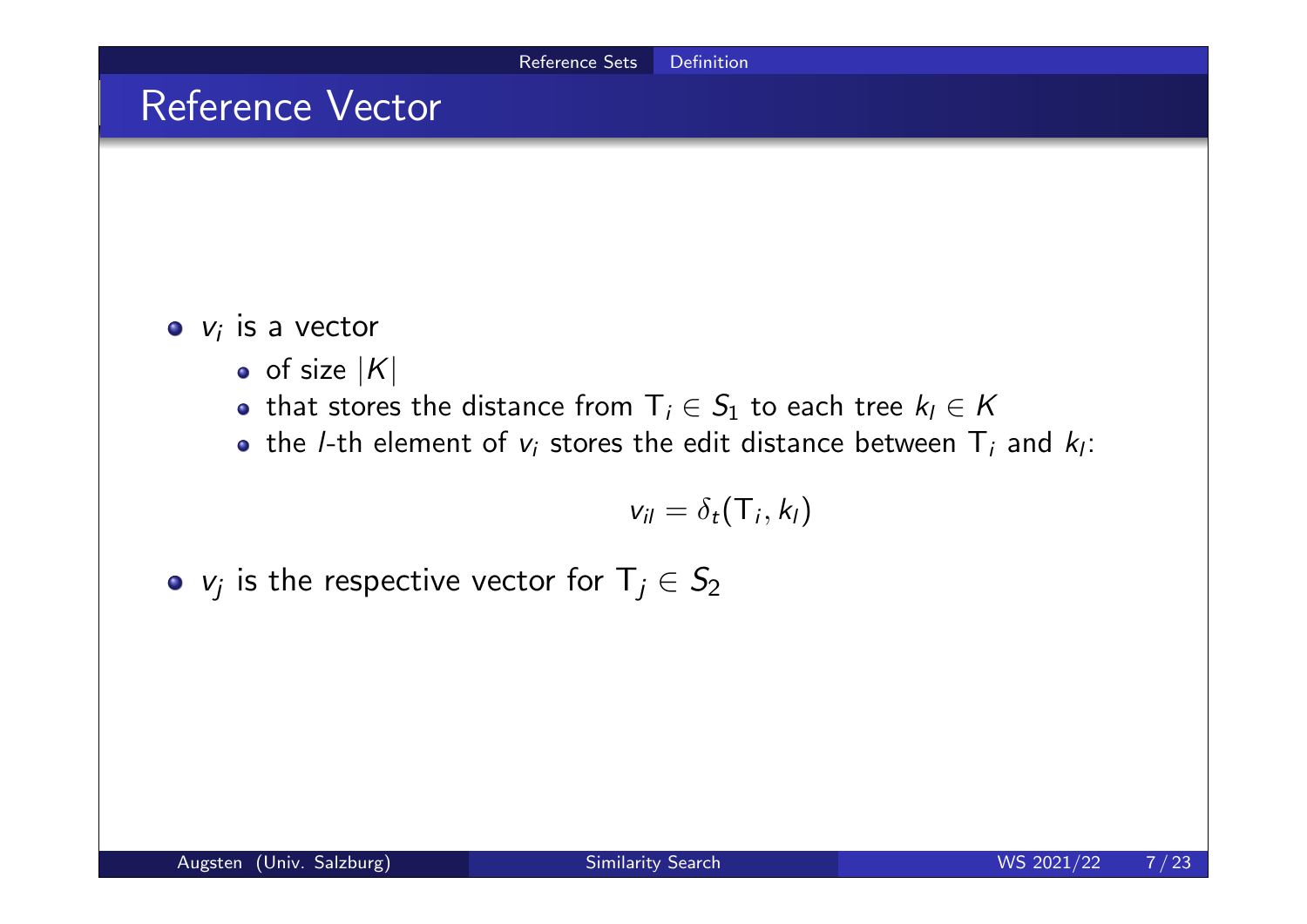## Interpretation in *K*-Dimensional Space

- $\bullet$  The reference set define the basis of a K-dimensional space.
- Vector  $v_k$  represents tree  $\mathsf{T}_k$  as a point in this space.
- $v_{kl}$  is the coordinate of the point on the *l*-th axis  $(1 \leq l \leq K)$ .
- Example: Two trees  $T_i$  and  $T_j$  represented as points by the reference set  $K = \{k_1, k_2\}.$

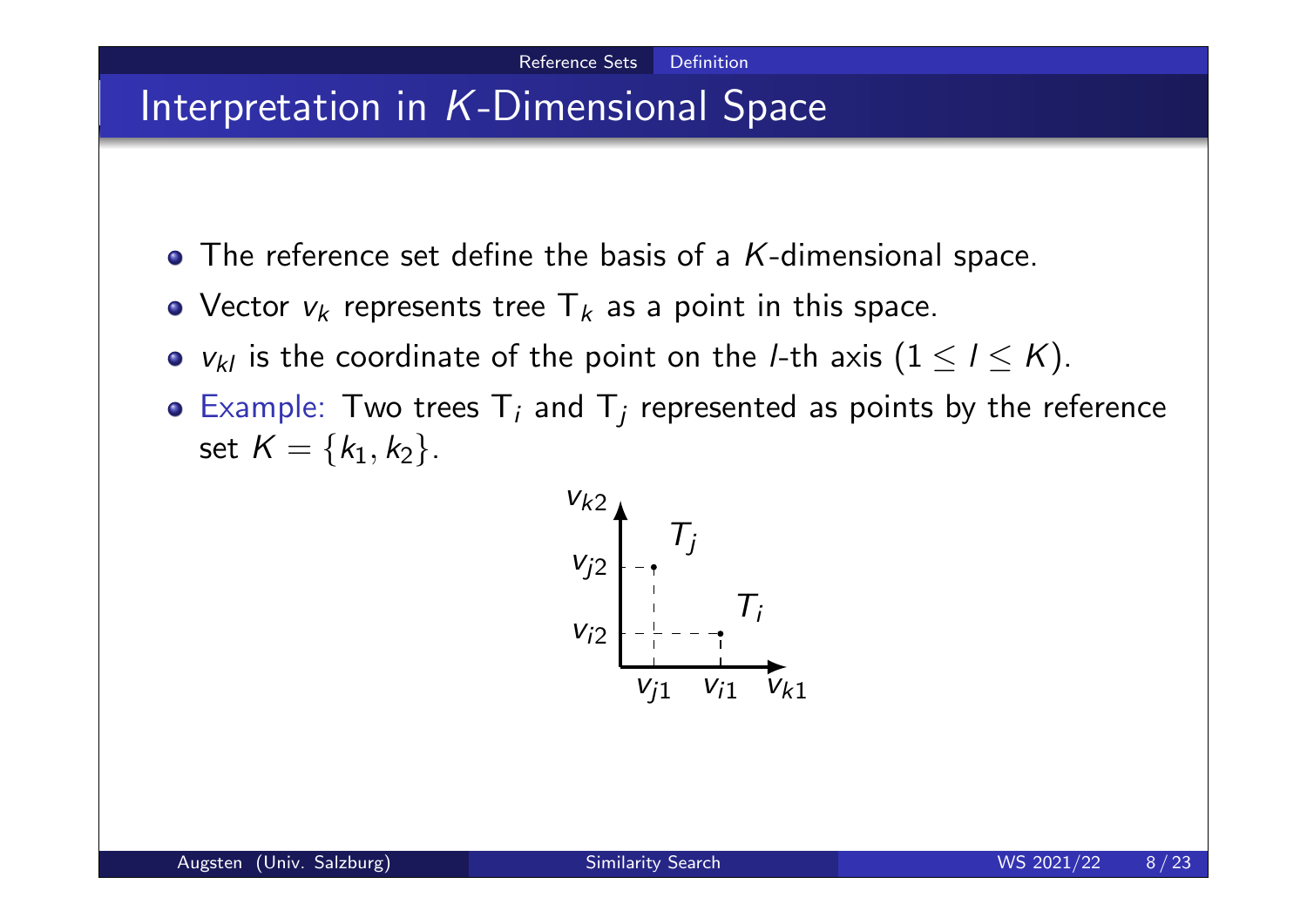

#### **•** Definition

- Upper and Lower Bound
- **Combined Approach**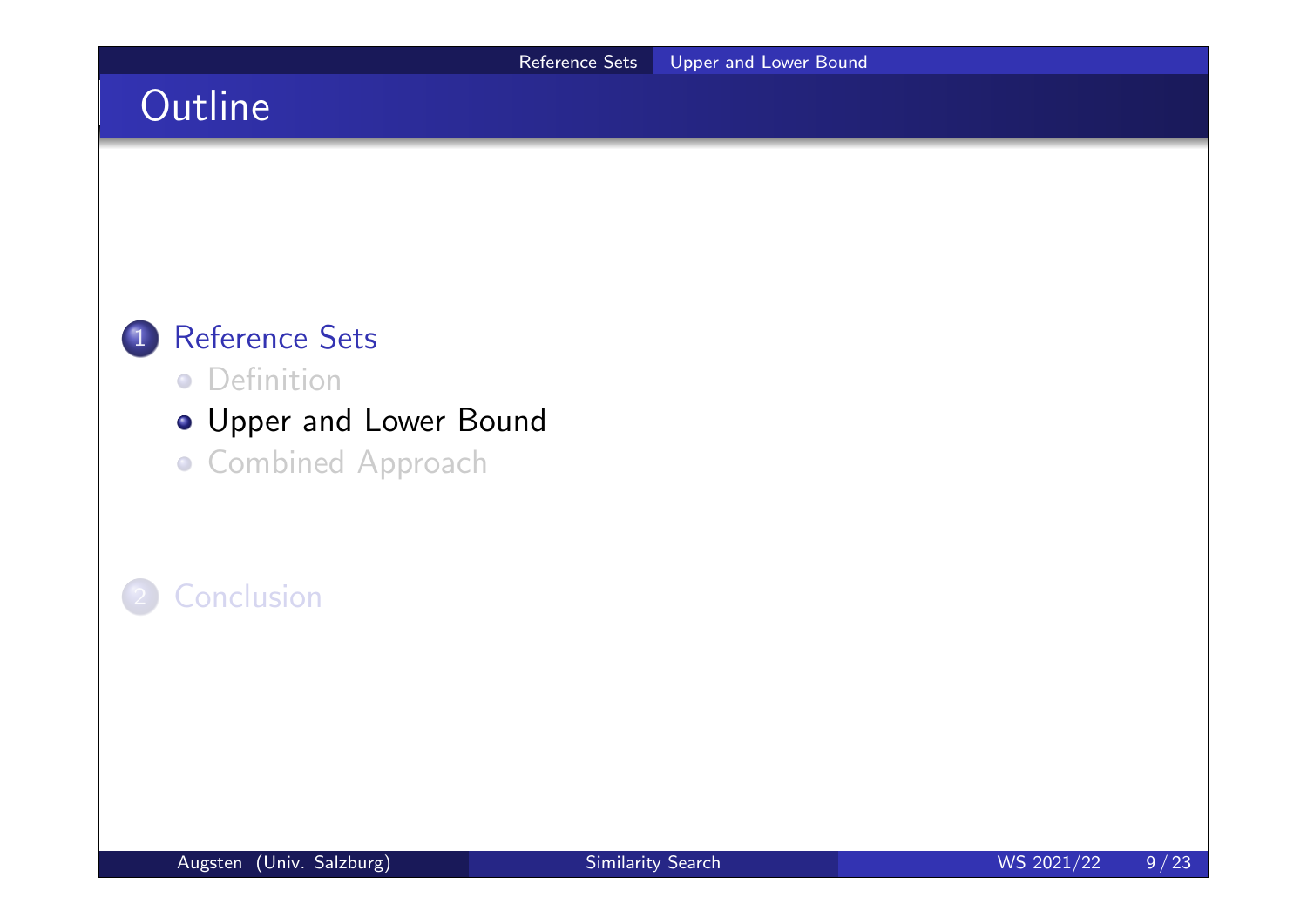## Upper and Lower Bound

• From the triangle inequality it follows that for all  $1 \leq l \leq |K|$ 

$$
|v_{il} - v_{jl}| \leq \delta_t(\mathsf{T}_i, \mathsf{T}_j) \leq v_{il} + v_{jl}
$$

o Upper bound:

$$
\delta_t(\mathsf{T}_i,\mathsf{T}_j) \leq \min_{1,1 \leq l \leq |\mathsf{K}|} v_{il} + v_{jl} = u_t(\mathsf{T}_i,\mathsf{T}_j)
$$

o Lower bound:

$$
\delta_t(\mathsf{T}_i, \mathsf{T}_j) \geq \max_{1, 1 \leq l \leq |\mathsf{K}|} |v_{il} - v_{jl}| = l_t(\mathsf{T}_i, \mathsf{T}_j)
$$

Approximate join: match all trees with  $\delta_t(\mathsf{T}_i,\mathsf{T}_j) \leq \tau$ 

- Upper bound: If  $u_t(T_i, T_j) \leq \tau$ , then  $T_i$  and  $T_j$  match.
- Lower bound: If  $l_t(T_i, T_j) > \tau$ , then  $T_i$  and  $T_j$  do *not* match.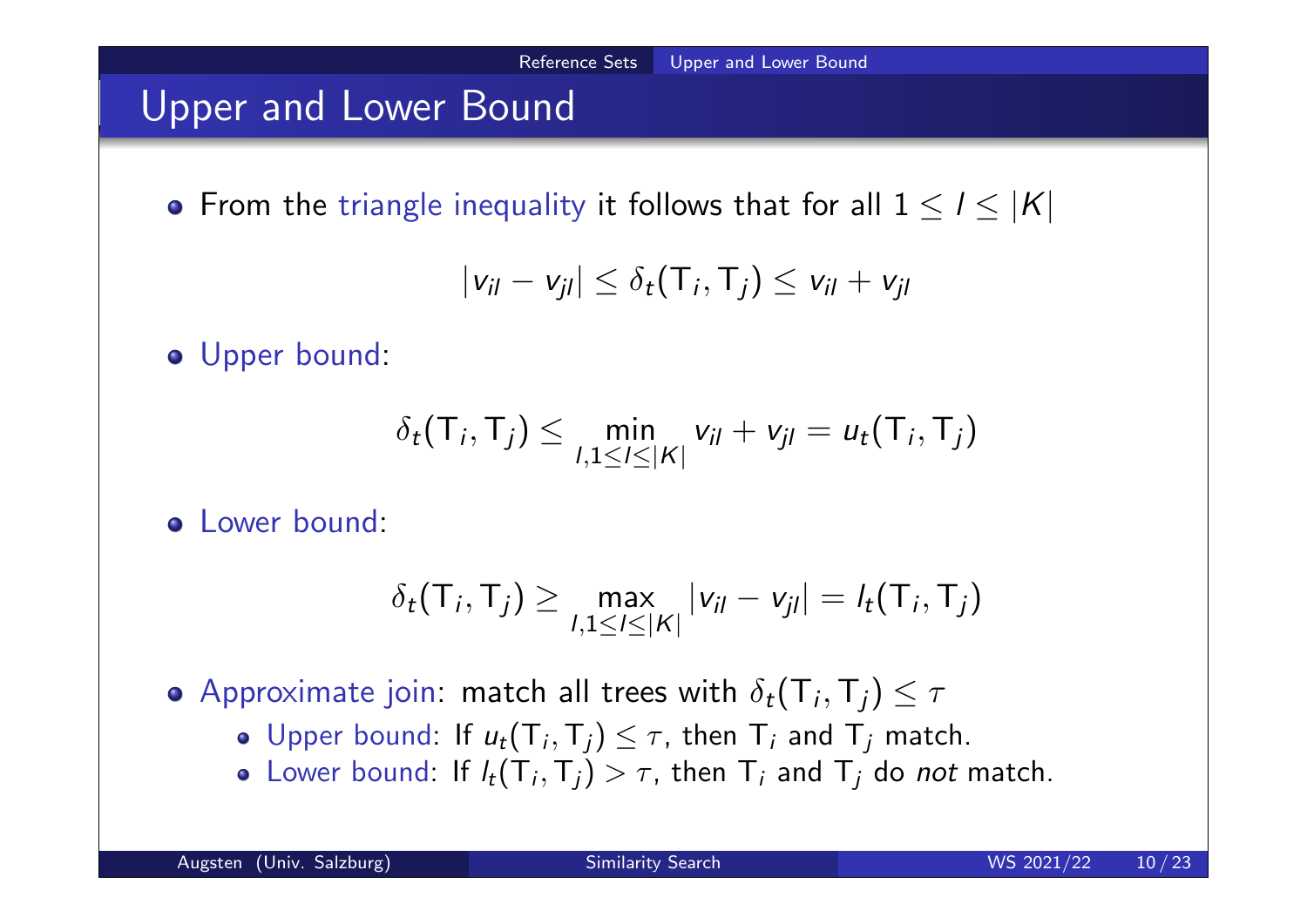## Example: Similarity Join with Reference Sets

- $S_1 = {\{\mathsf{T}_1,\mathsf{T}_2,\mathsf{T}_3\}}, S_2 = {\{\mathsf{T}_4,\mathsf{T}_5,\mathsf{T}_6\}}, \tau = 2$
- Reference set  $K = \{\mathsf{T}_1\}$ ,  $1 \leq l \leq |\mathcal{K}| = 1$
- **o** Distances:

|                      | $\mathbb{I}_1$ | $T_2$ | $T_3$        | $T_{4}$        | $T_5$ | $\frac{1}{6}$ |
|----------------------|----------------|-------|--------------|----------------|-------|---------------|
| $\perp$ <sub>1</sub> | 0              |       | $\mathbf{1}$ | $\mathbf{1}$   |       |               |
| T <sub>2</sub>       |                | N     | 4            | $\overline{4}$ |       |               |
| $T_3$                |                |       | 0            |                |       |               |
| T <sub>4</sub>       |                |       |              | ( )            | 4     |               |
| T <sub>5</sub>       |                |       |              |                | ( )   | ₫.            |
| $T_{6}$              |                |       |              |                |       |               |

- **•** Reference Vectors:  $v_{1,1} = (0)$ ,  $v_{2,1} = (4)$ ,  $v_{3,1} = (1)$ ,  $v_{4,1} = (1)$ ,  $v_{5,1} = (4)$ ,  $v_{6,1} = (1)$
- The clusters  $C_1 = \{\mathsf{T}_1,\mathsf{T}_3,\mathsf{T}_4,\mathsf{T}_6\}$  and  $C_2 = \{\mathsf{T}_2,\mathsf{T}_5\}$  are well separated.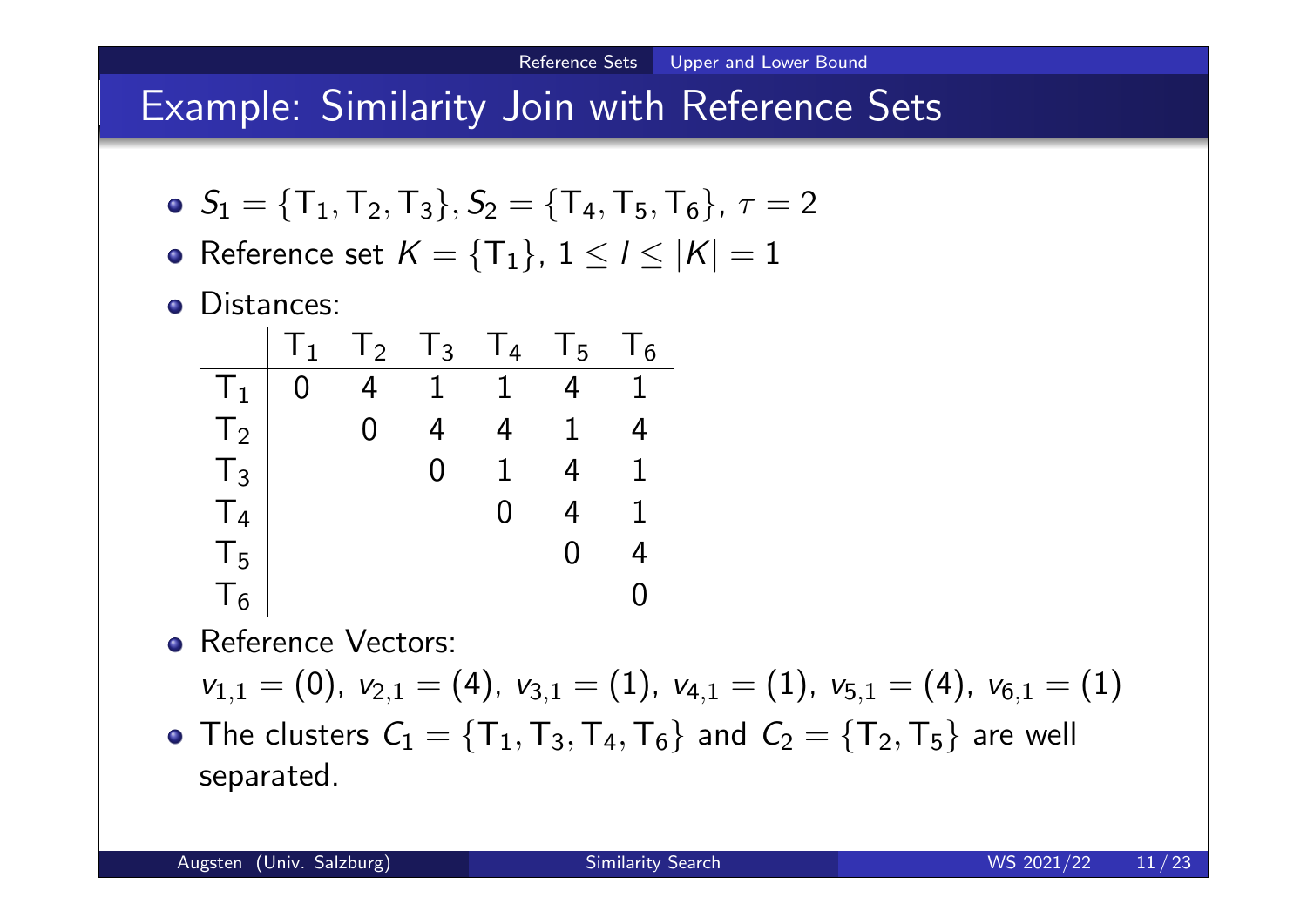## Reference Set — Tradeoff

#### Small reference set: efficient reference vector computation

- we have to compute  $|S|$  distances for each additional tree in the reference set to construct the vectors
- o for small reference sets the construction of the vectors is cheaper
- Large reference set: effective filters
	- large reference sets make  $u_t$  and  $l_t$  more effective
	- thus, once the reference vectors are computed, less distance computations are needed
- Where is the optimum?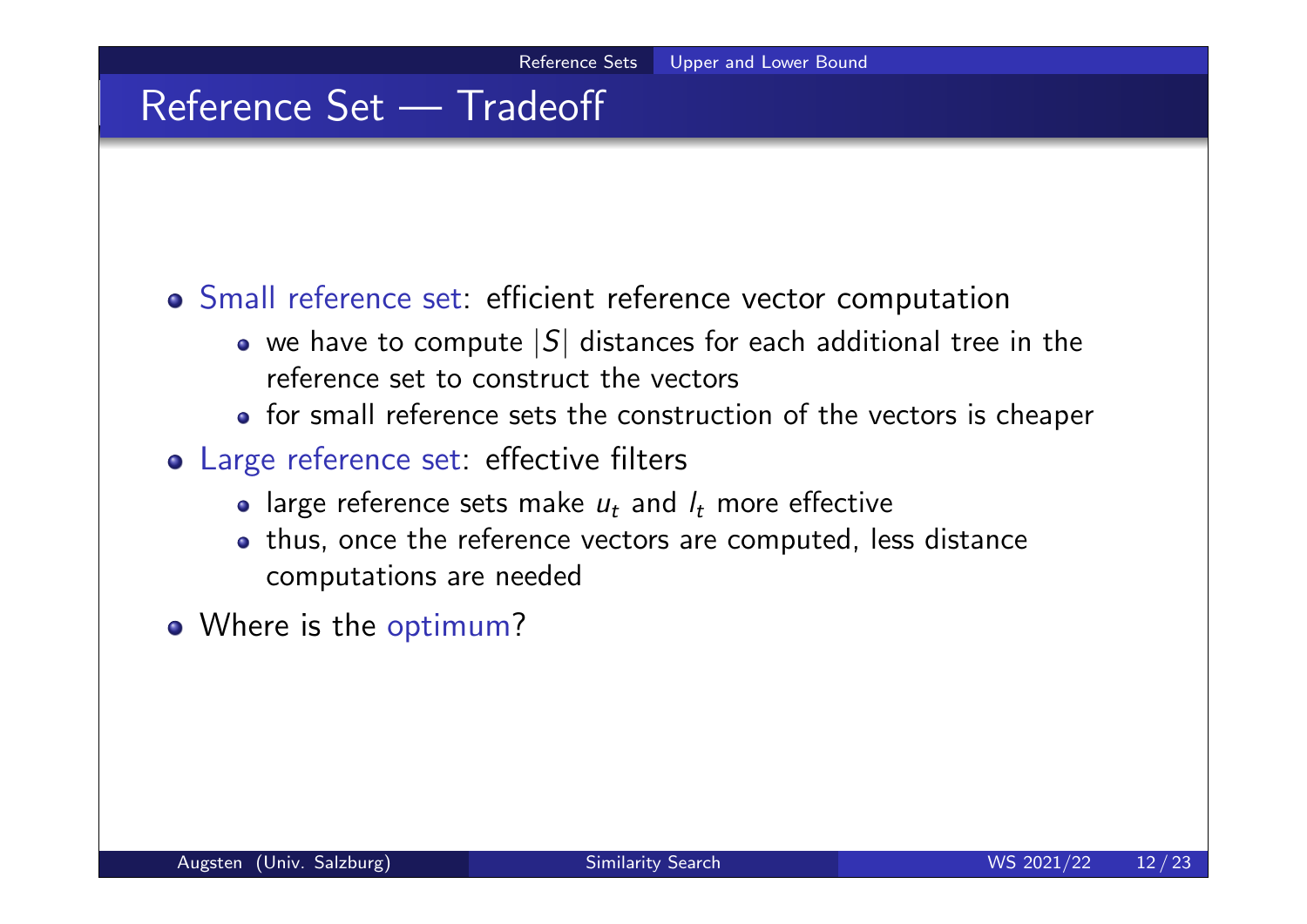## Well Separated Clusters

- We cluster the set  $S = S_1 \cup S_2$ .
- The clusters are well separated for threshold  $\tau$  if
	- trees within a cluster have small distance (within  $\frac{\tau}{2}$ )
	- trees from different cluster have large distance (more than  $\frac{3\tau}{2})$
- Example: Two well separated clusters  $C_1$  and  $C_2$ .

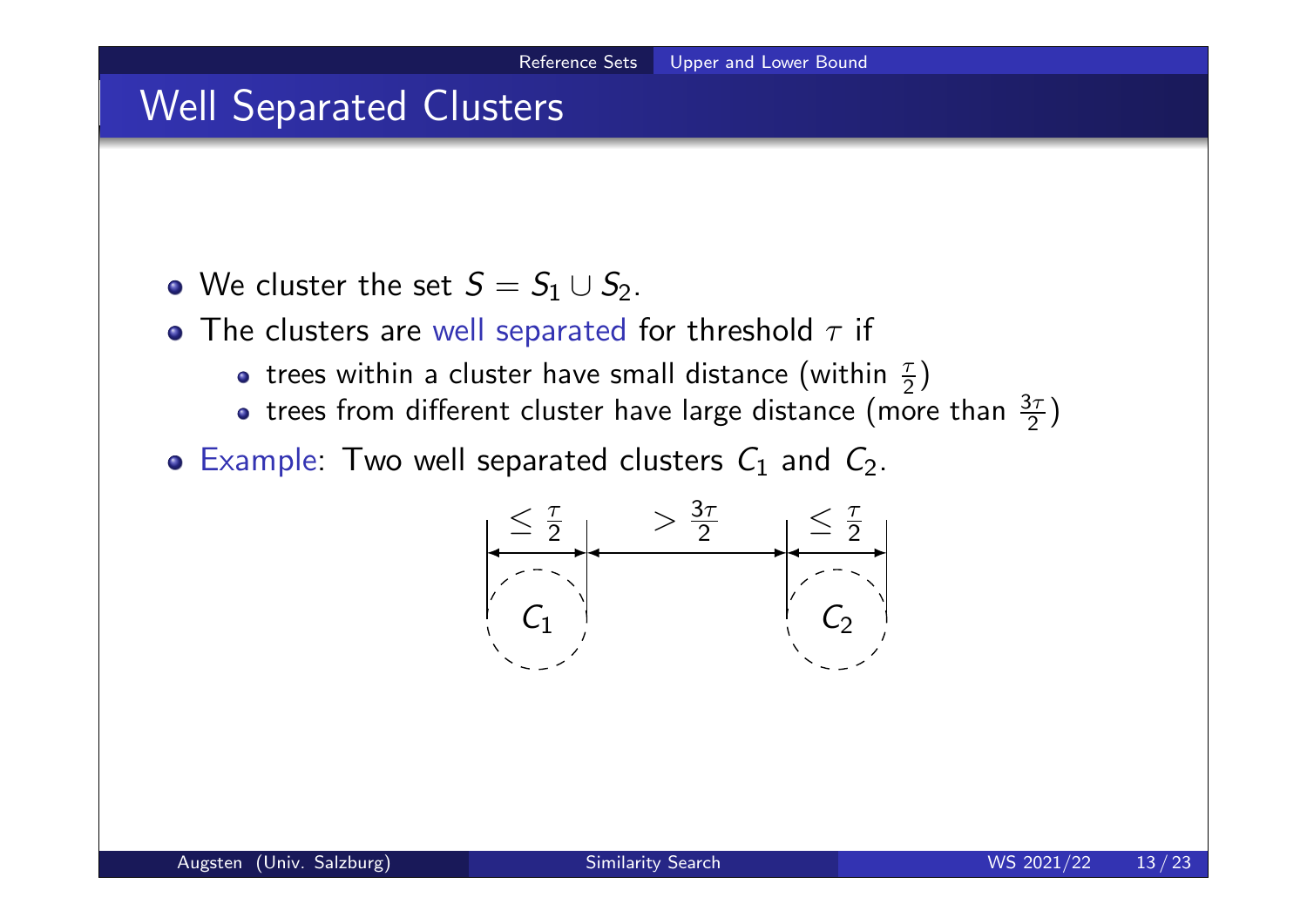### Trees within the Same Cluster — Upper Bound Applies

- Upper bound:  $\delta_t(\mathsf{T}_i, \mathsf{T}_j) \leq v_{il} + v_{jl} = \delta_t(\mathsf{T}_i, k_l) + \delta_t(k_l, \mathsf{T}_j)$
- Assumption:  $T_i \in S_1$  and  $T_j \in S_2$  are in the same cluster C.
	- The clusters are well separated.
	- The cluster C contains a reference tree  $k_1 \in K$ .
- In this case  $v_{il} \leq \frac{\pi}{2}$  $rac{\tau}{2}$  and  $v_{jl} \leq \frac{\tau}{2}$  $\frac{\tau}{2} \Rightarrow \delta_t(\mathsf{T}_i, \mathsf{T}_j) \leq \tau.$
- Result: If  $T_i$ ,  $T_j$ , and  $k_l$  are in the same cluster
	- from  $\mathsf{v}_{\mathsf{i}\mathsf{j}}$  and  $\mathsf{v}_{\mathsf{j}\mathsf{j}}$  we conclude that  $\mathsf{T}_\mathsf{i}$  and  $\mathsf{T}_\mathsf{j}$  match
	- thus we need not to compute  $\delta_t(\mathsf{T}_i,\mathsf{T}_j)$

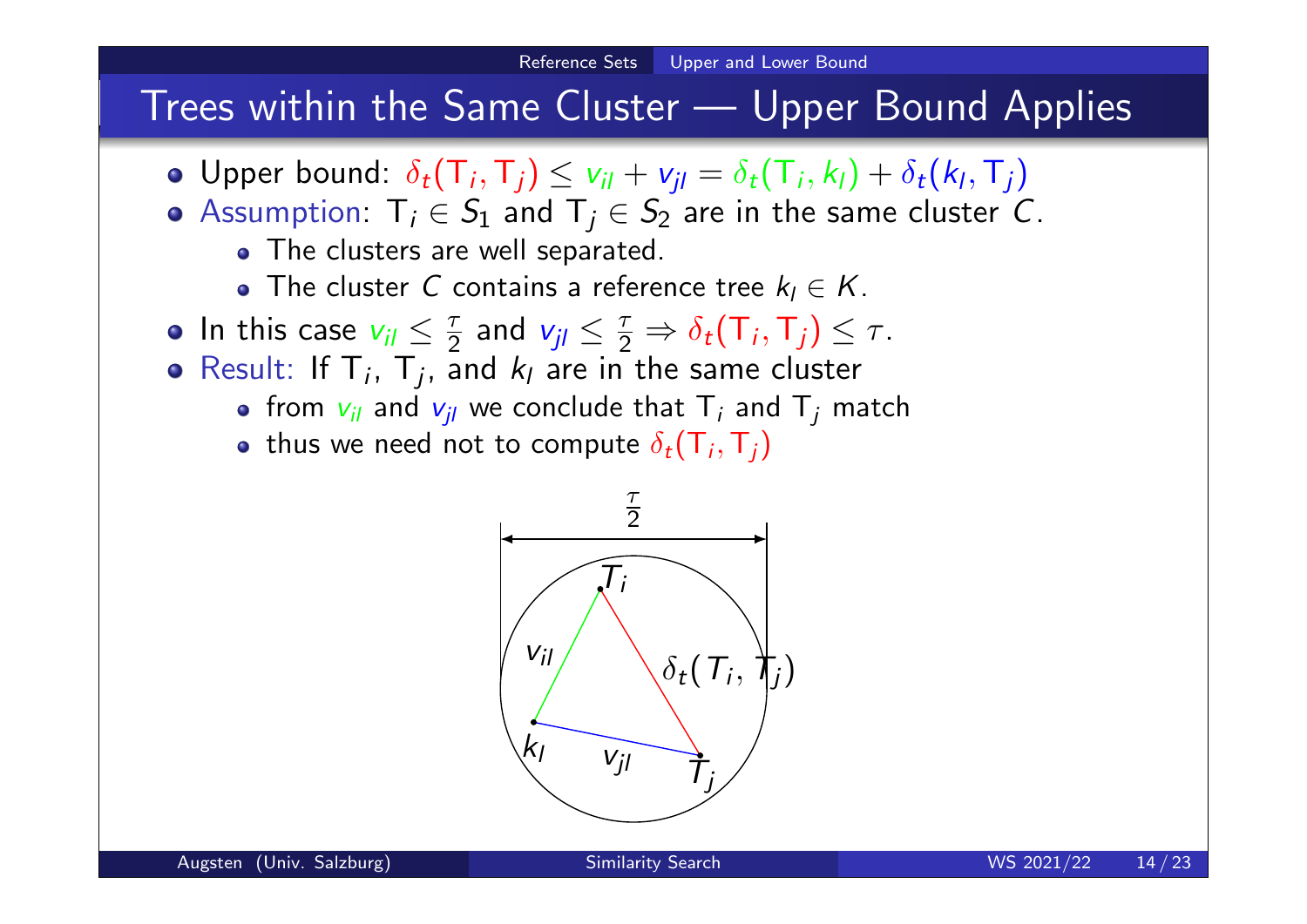### Trees in Different Clusters — Lower Bound Applies

- Lower bound:  $\delta_t(\mathsf{T}_i, \mathsf{T}_j) > |v_{il} v_{jl}| = |\delta_t(\mathsf{T}_i, k_l) \delta_t(k_l, \mathsf{T}_j)|$
- **•** Assumption:  $T_i \in S_1$  is in cluster  $C_1$ ,  $T_i \in S_2$  is in cluster  $C_2$ .
	- The clusters are well separated.
	- The cluster  $C_1$  contains a reference tree  $k_l \in K$ .
- In this case  $v_{il} \leq \frac{\tau}{2}$  $\frac{\tau}{2}$  and  $v_{jl} > \frac{3\tau}{2}$  $\frac{3\tau}{2} \Rightarrow \delta_t(\mathsf{T}_i, \mathsf{T}_j) > \tau.$
- Result: If  $T_i$  and  $k_l$  are in the same cluster, but  $T_j$  is in a different cluster
	- from  $v_{il}$  and  $v_{jl}$  we conclude that  $\mathsf{T}_i$  and  $\mathsf{T}_j$  do *not* match
	- thus we need not to compute  $\delta_t(\mathsf{T}_i,\mathsf{T}_j)$

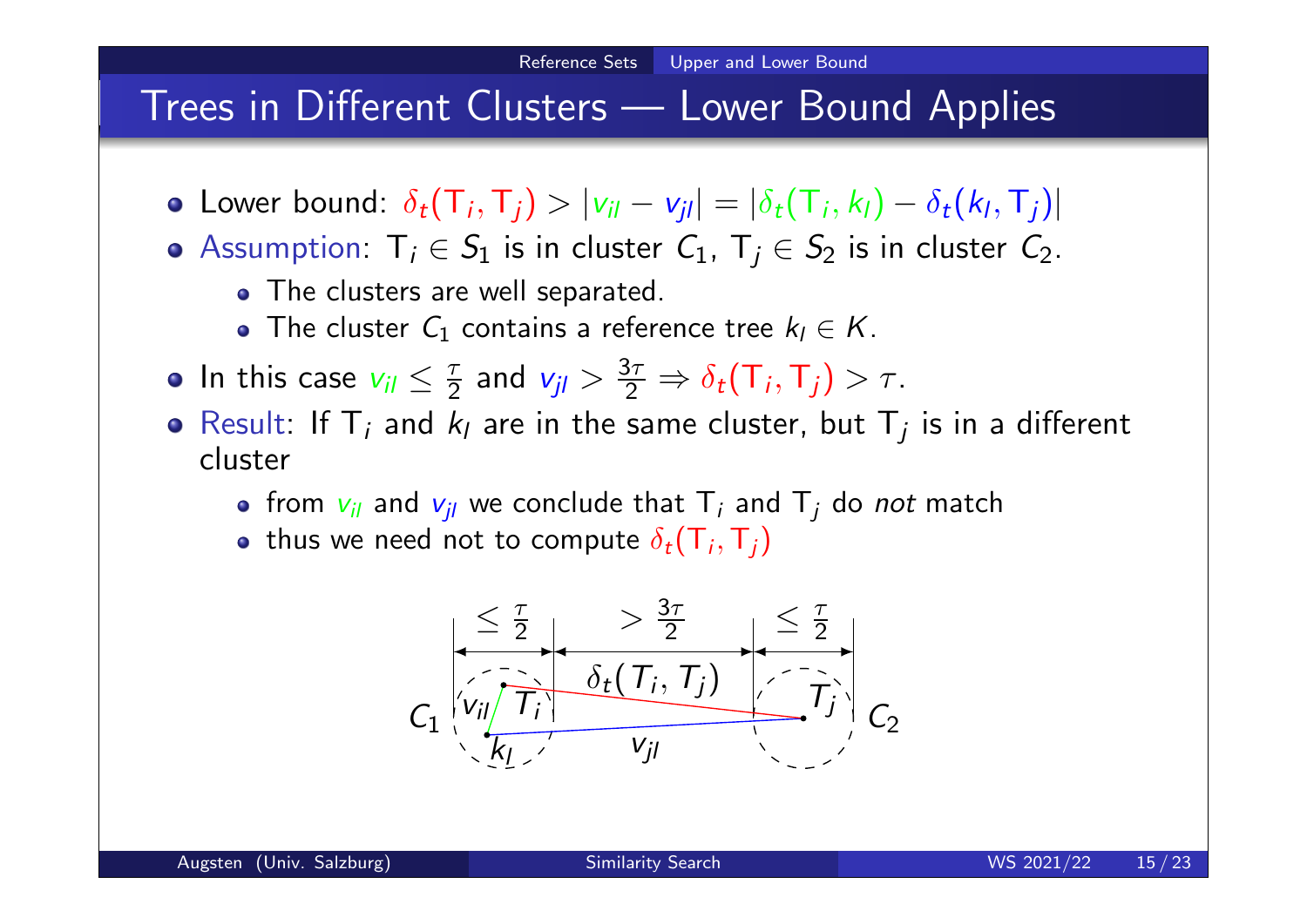# Optimum — Well Separated Clusters

#### o Optimum:

- o clusters are well separated
- the reference set contains one tree per cluster
- $\bullet$  Guha et al. [GJK+02] find clusters by sampling and estimate a reference set size.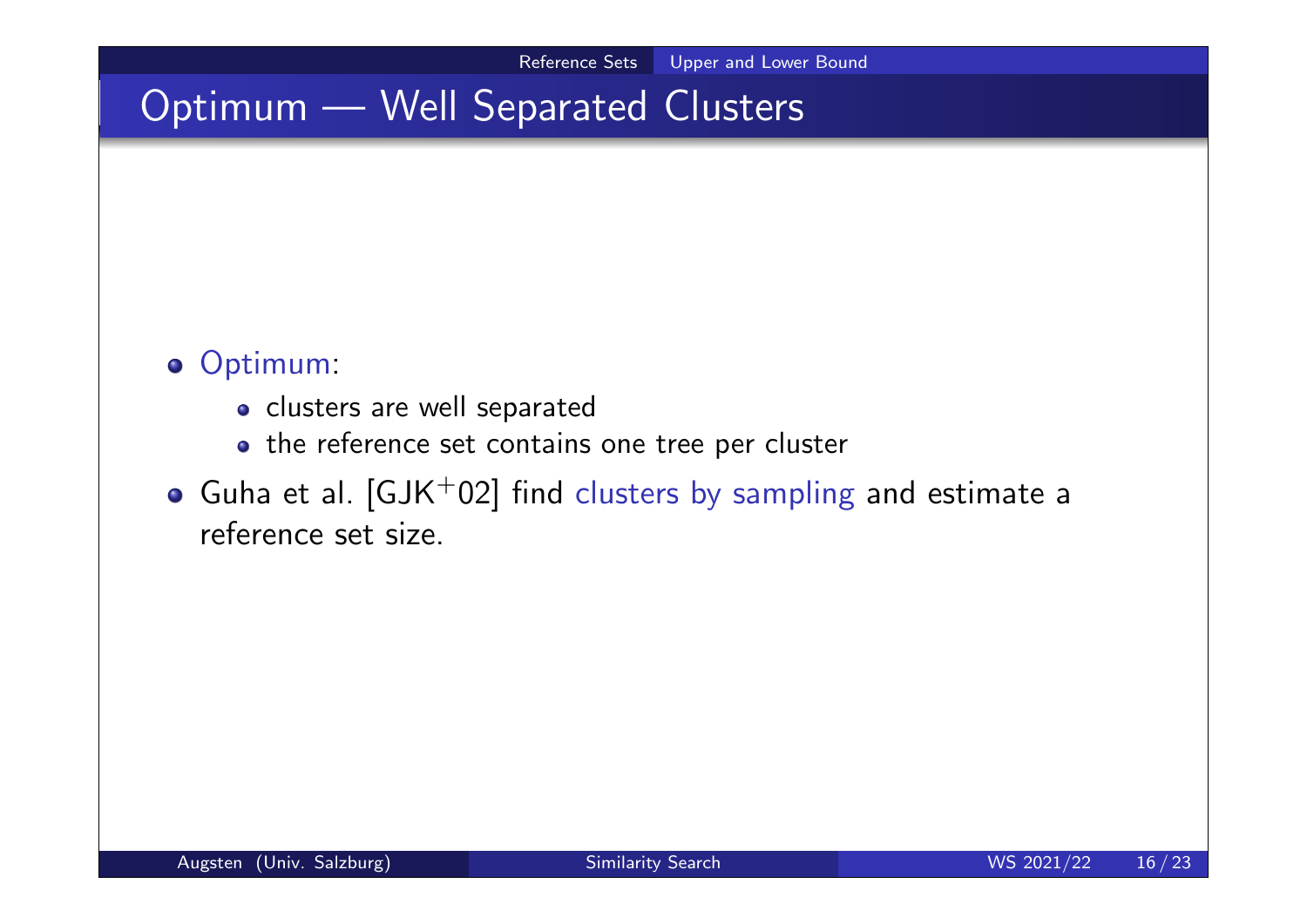

- **•** Definition
- Upper and Lower Bound
- **Combined Approach**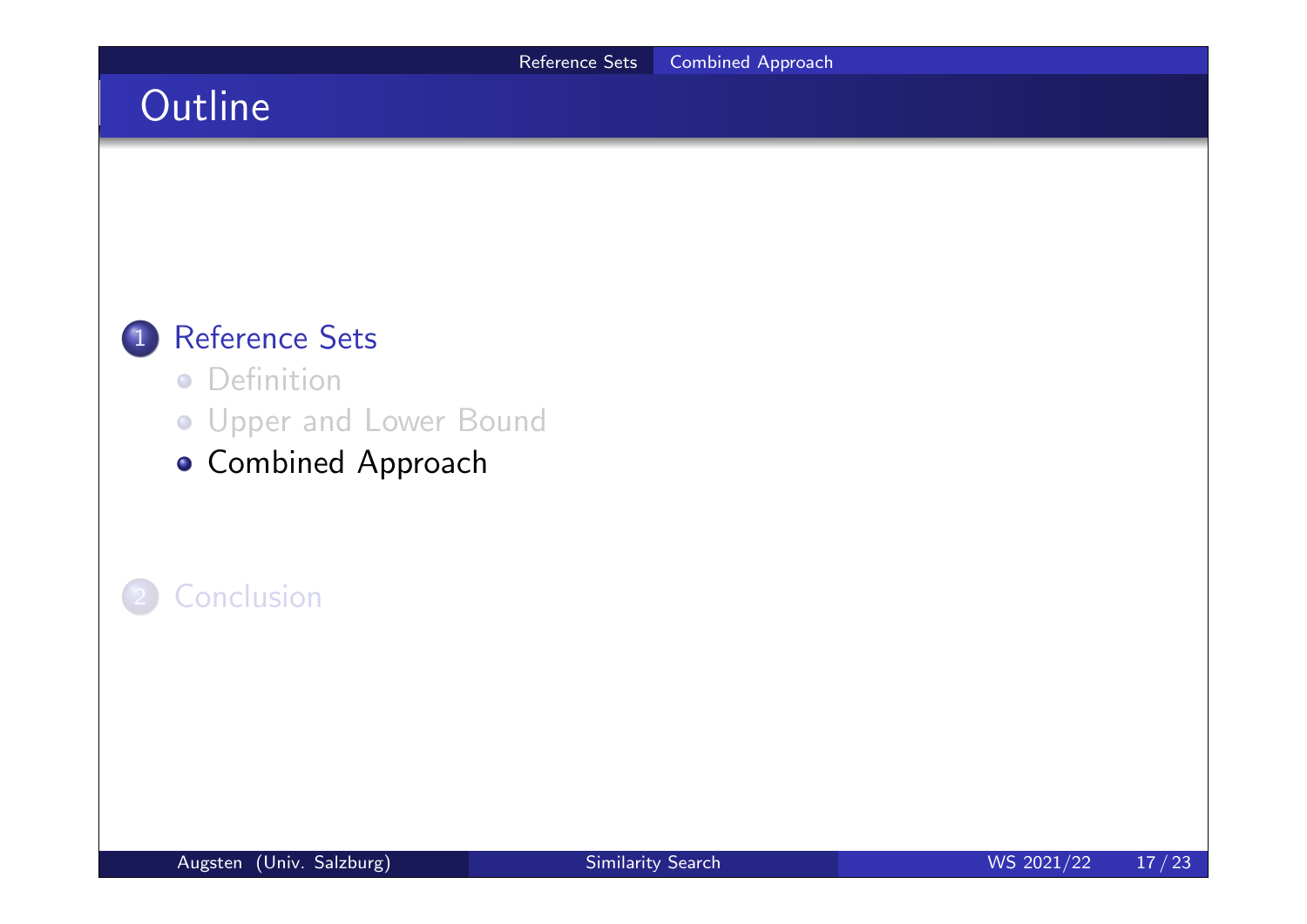## Combined Approach

- We combine the previous approaches:
	- lower bound with traversal strings
	- upper bound with constrained edit distance
	- reference sets
- Instead of one vector  $v_i$  we compute two vectors for each tree  $T_i$ :
	- lower bound:  $v_i'$  $\mathbf{g}_i'$  contains the traversal string distance
	- upper bound:  $v_i^u$  $\zeta_i^\mu$  contains the constrained edit distance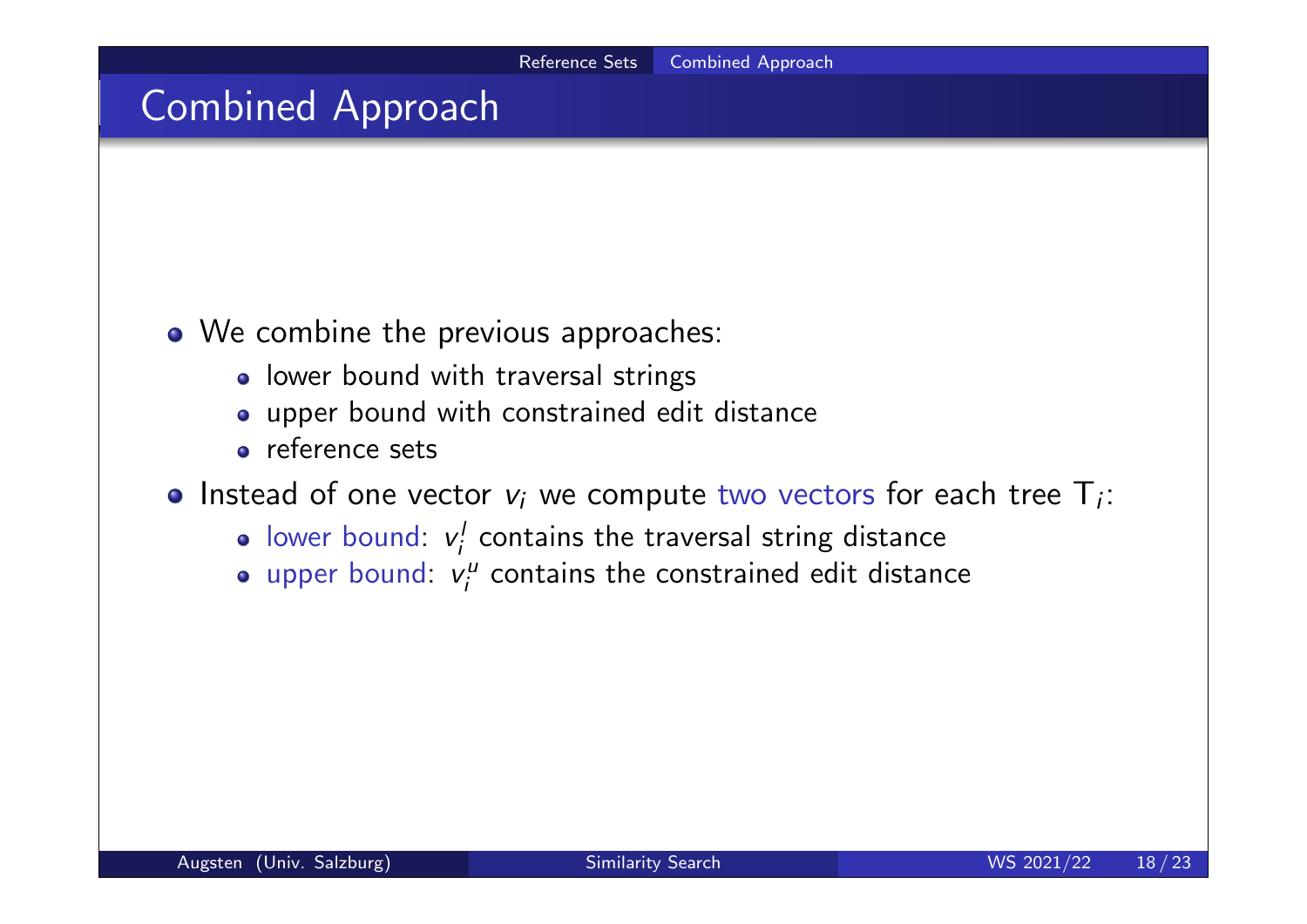## Interpretation in *K*-Dimensional Space

- $\bullet$  The reference set define the basis of a K-dimensional space.
- Each tree  $T_k$  is a (hyper) rectangle in this space.
- $V_k^{\prime}$  $\mathbf{v}_k^l$  and  $\mathbf{v}_k^u$  $\kappa_{k}^{\mu}$  are two opposite corners of this rectangle.
- Example: Two trees  $T_i$  and  $T_j$  represented as rectangles by the reference set  $K = \{k_1, k_2\}$ .

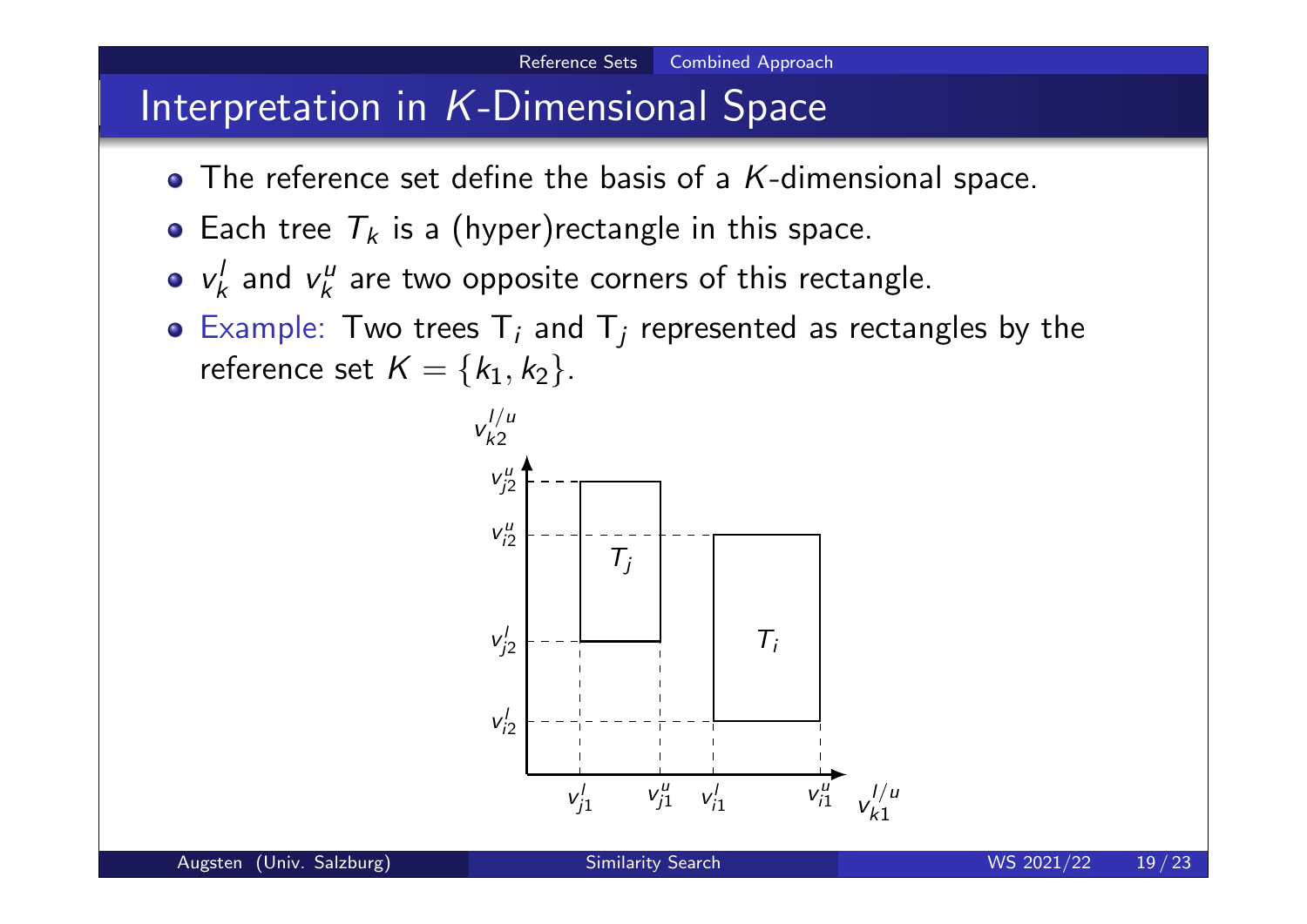# Combined Approach: Triangle Inequality

• The triangle equations changes as follows: (a) For all  $1 \leq l \leq |K|$ 

$$
\delta_t(\mathsf{T}_i,\mathsf{T}_j) \leq v_{il}^u + v_{jl}^u
$$

Reference Sets Combined Approach

(b) For all  $1 \leq l \leq |K|$ 

$$
\delta_t(\mathsf{T}_i, \mathsf{T}_j) \ge \begin{cases} v_{jl}^l - v_{il}^u & \text{if } v_{jl}^l > v_{il}^u \\ v_{il}^l - v_{jl}^u & \text{if } v_{il}^l > v_{jl}^u \\ 0 & \text{otherwise} \end{cases}
$$

Note:

If  $v'_{jl} > v''_{il}$  or  $v'_{il} > v''_{jl}$  then  $[v'_{il}, v''_{il}]$  and  $[v'_{jl}, v''_{jl}]$  are disjoint intervals. . In all other cases we can not give a lower bound (other than 0).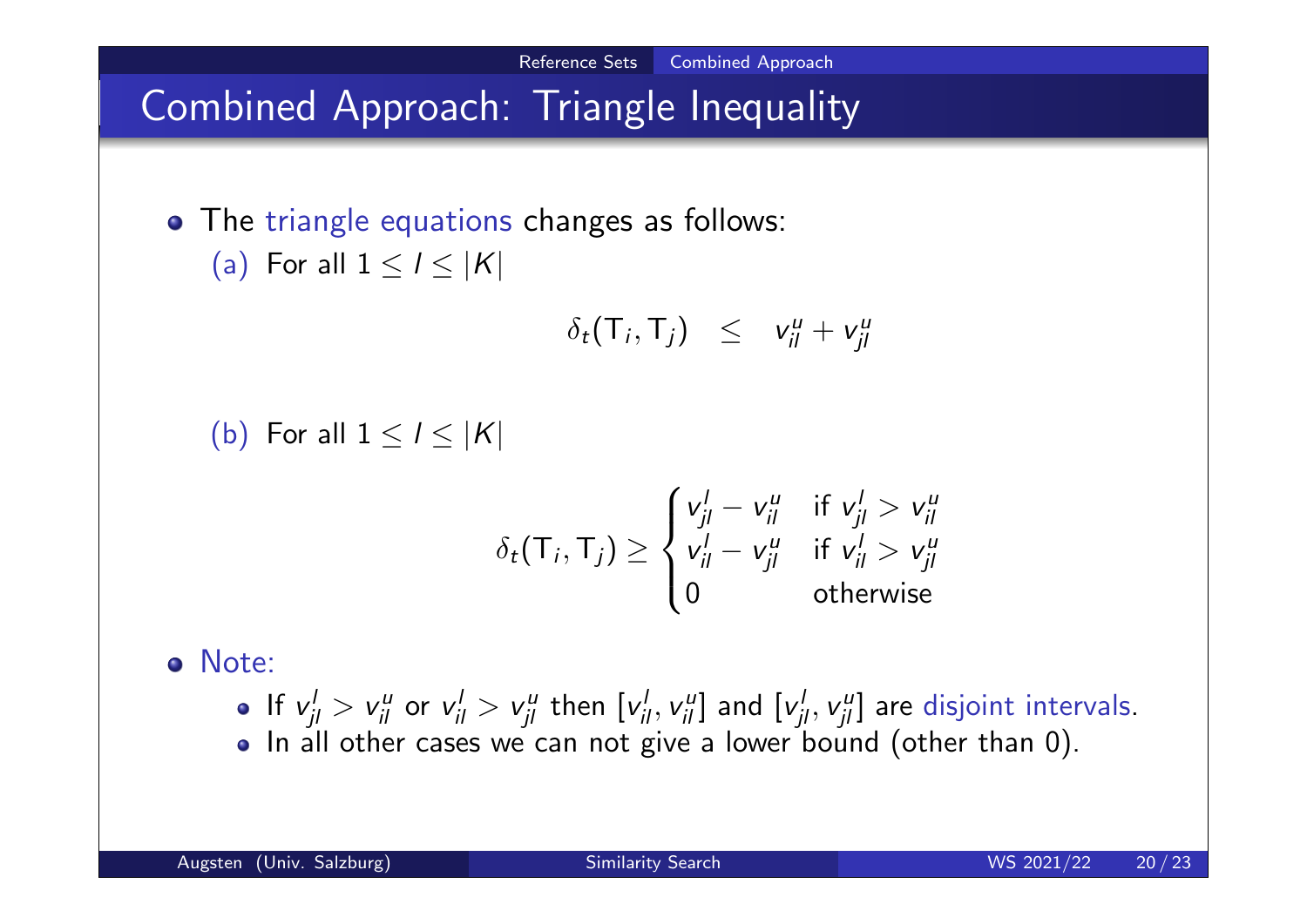Reference Sets Combined Approach

# Combined Approach: Upper and Lower Bounds

**·** Upper bound:

$$
u_t(\mathsf{T}_i,\mathsf{T}_j)=\min_{1,1\leq l\leq |\mathsf{K}|}v_{il}^u+v_{jl}^u
$$

**o** Lower bound:

$$
I_t(\mathsf{T}_i, \mathsf{T}_j) = \max_{1, 1 \leq l \leq |\mathsf{K}|} \begin{cases} v_{jl}^l - v_{il}^u & \text{if } v_{jl}^l > v_{il}^u \\ v_{il}^l - v_{jl}^u & \text{if } v_{il}^l > v_{jl}^u \\ 0 & \text{otherwise} \end{cases}
$$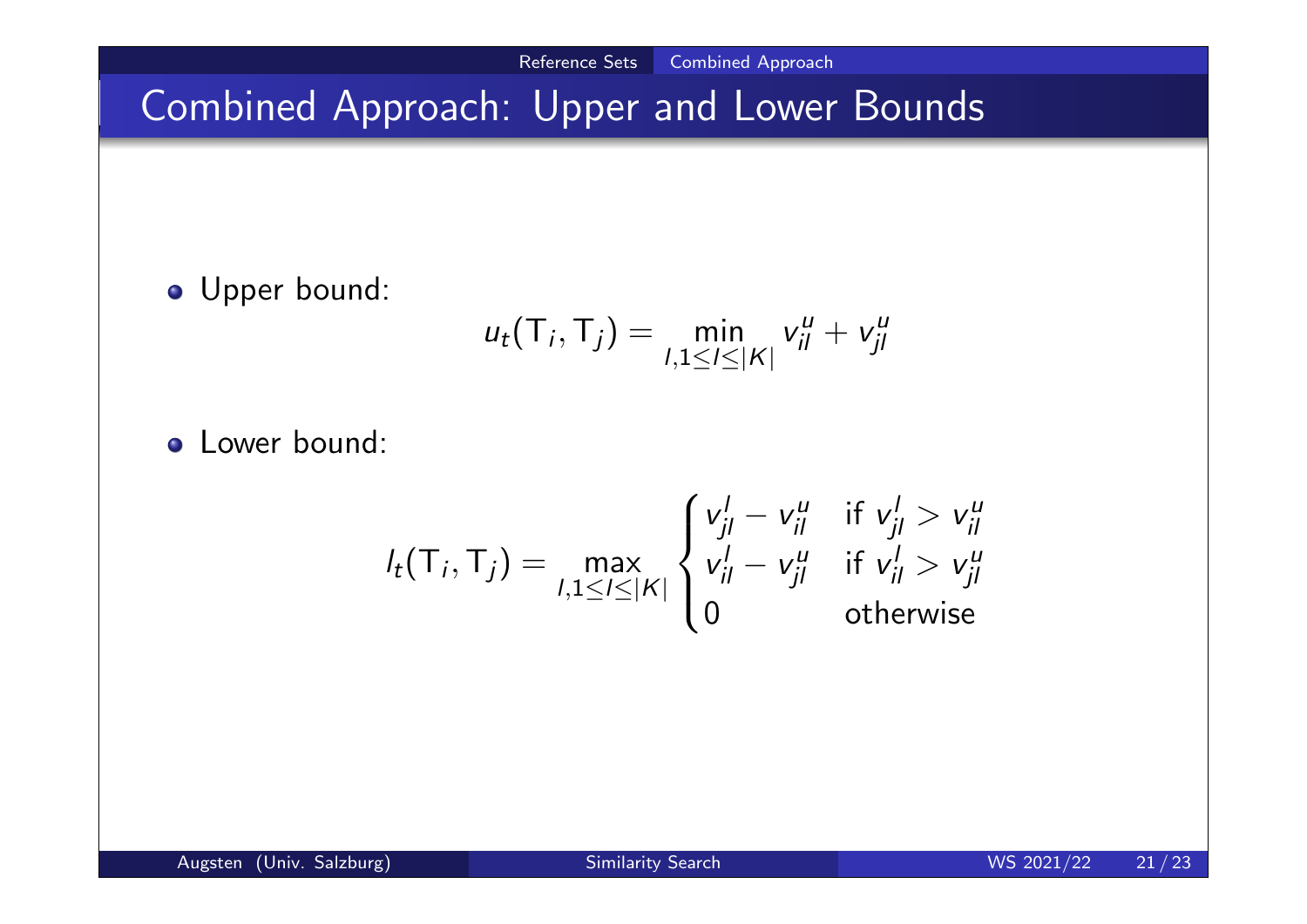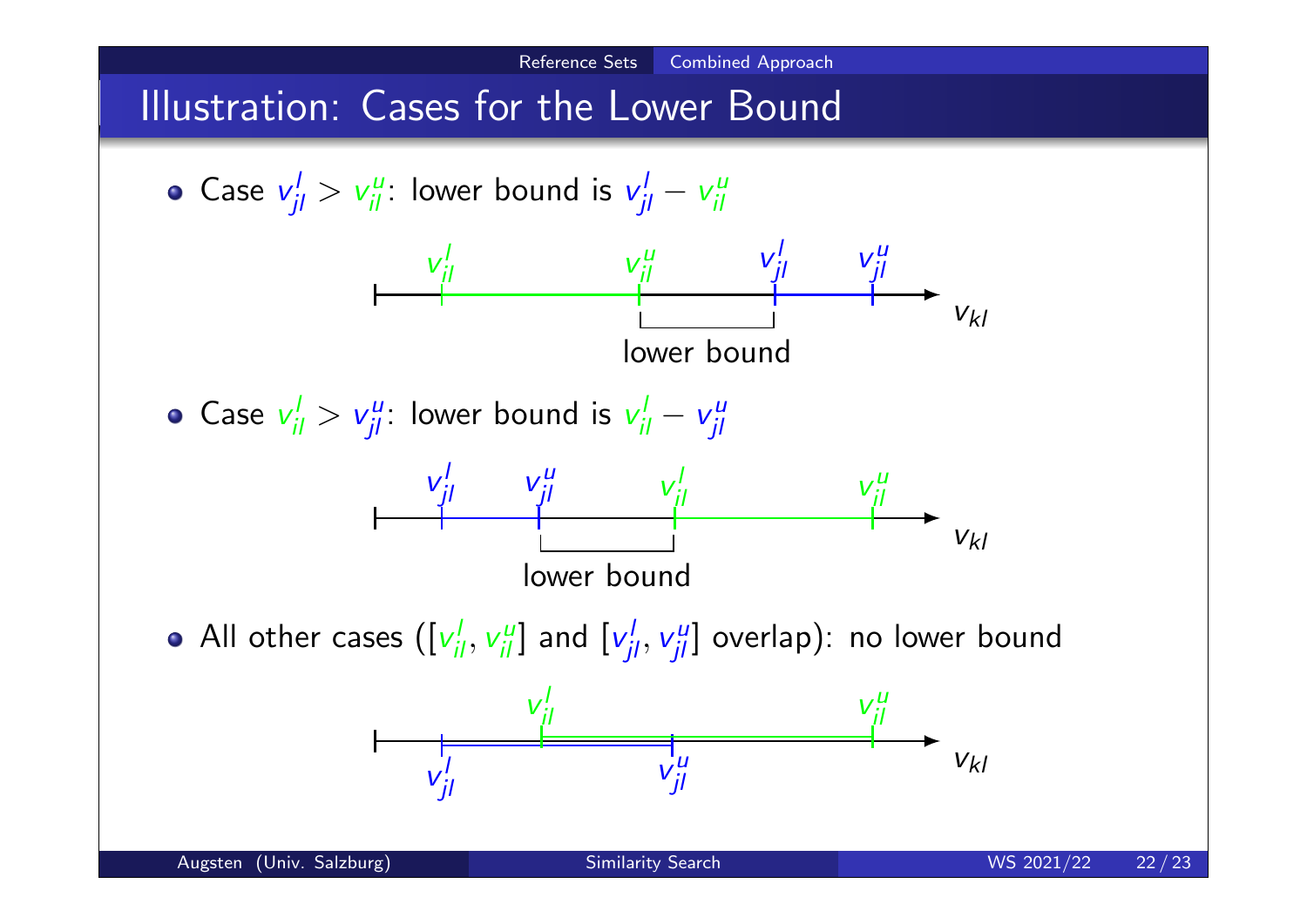

# Summary

- **Reference Sets: Upper and Lower Bound**
- Combination of reference sets with other bounds